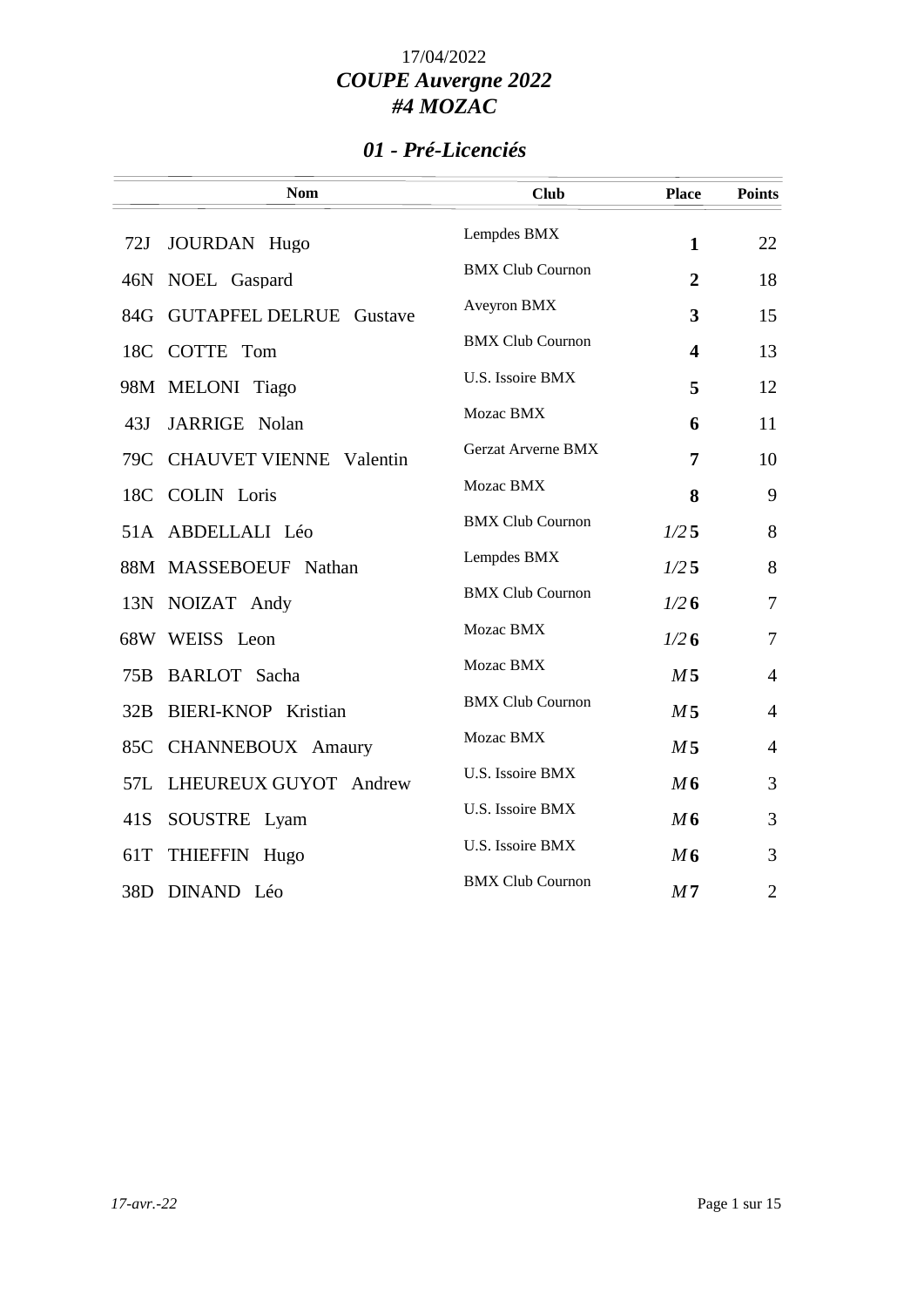### *02 - Pré-Licenciées Poussines Filles*

| <b>Nom</b>                 | <b>Club</b>               | <b>Place</b>     | <b>Points</b>  |
|----------------------------|---------------------------|------------------|----------------|
| 48B BOURNEIX Mahé          | Lempdes BMX               | 1                | 18             |
| 74C CITERNE Lisa           | <b>Gerzat Arverne BMX</b> | 2                | 14             |
| 72C COLOMBET Célia         | <b>BMX Club Orcines</b>   | 3                | 11             |
| 40D DUCHAMP Jade           | <b>BMX Club Cournon</b>   | $\boldsymbol{4}$ | 9              |
| PEPIN Olivia<br>75P        | <b>Gerzat Arverne BMX</b> | 5                | 8              |
| 93T TRIGUEROS DUCHER Laia  | <b>BMX Club Cournon</b>   | 6                | 7              |
| 65G GIRAL Céleste          | <b>Gerzat Arverne BMX</b> | 7                | 6              |
| 34H HOSTIER Lily           | U.S. Issoire BMX          | 8                | 5              |
| <b>BENARD</b> Elyne<br>70B | <b>BMX Club Cournon</b>   | M <sub>5</sub>   | $\overline{4}$ |
| 80T TRIGUEROS DUCHER Emmy  | <b>BMX Club Cournon</b>   | M <sub>5</sub>   | 4              |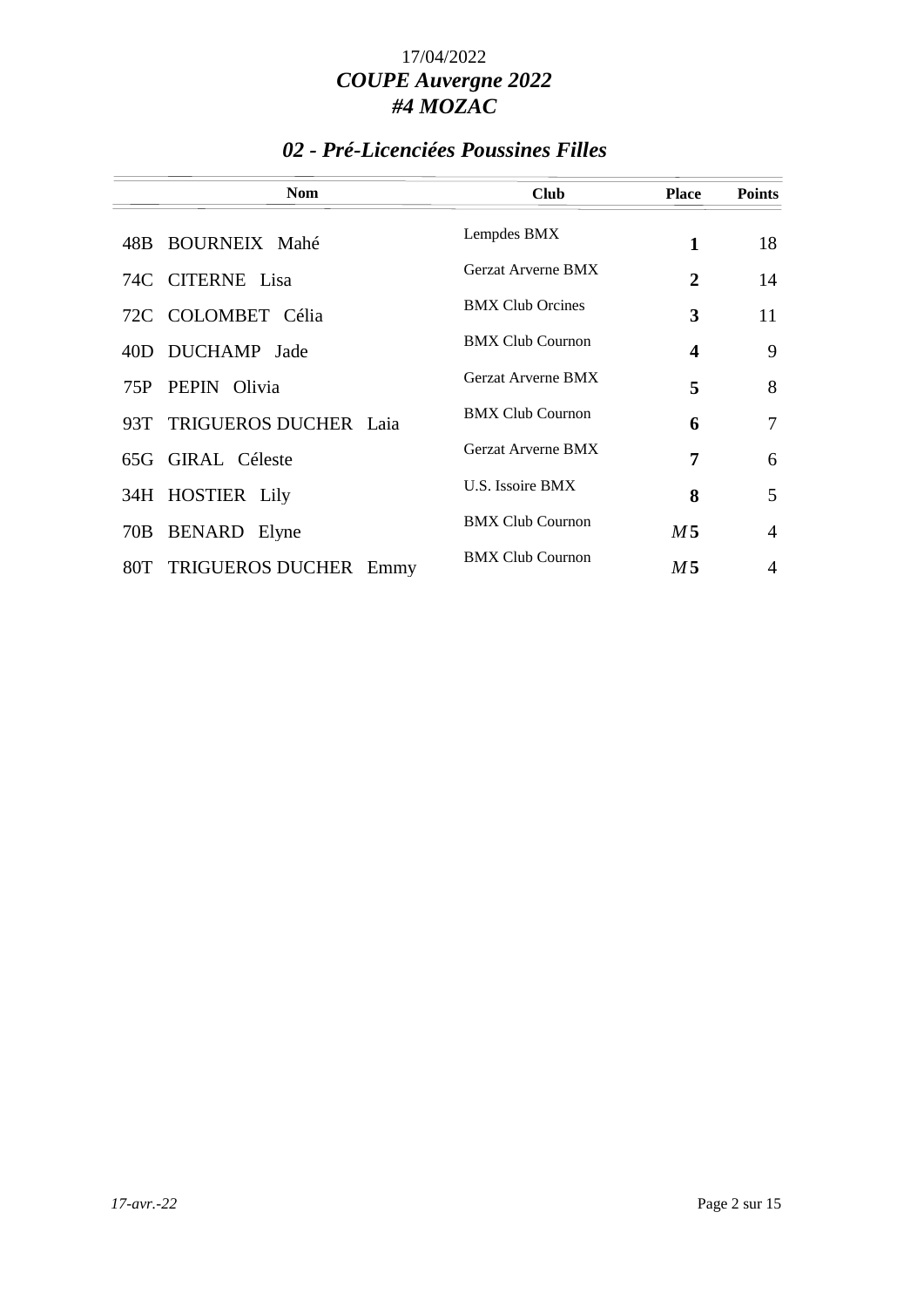#### *03 - Poussins*

|     | <b>Nom</b>                  | <b>Club</b>                | <b>Place</b> | <b>Points</b> |
|-----|-----------------------------|----------------------------|--------------|---------------|
| 13C | <b>CAROLINE</b> Mathis      | <b>BMX Club Cournon</b>    | $\mathbf{1}$ | 26            |
|     | 27M MICHEL Léo              | Lempdes BMX                | 2            | 22            |
| 48L | LASCOMBES Marin             | <b>BMX Club Cournon</b>    | 3            | 19            |
| 41B | <b>BERNIER MAEL</b>         | <b>ASGU Bertranges BMX</b> | 4            | 17            |
| 60B | <b>BONY</b> Gabriel         | <b>BMX Club Cournon</b>    | 5            | 16            |
| 11E | <b>ESCARE</b> Gabin         | <b>BMX Club Cournon</b>    | 6            | 15            |
| 68B | <b>BENOIT</b> Liam          | Mozac BMX                  | 7            | 14            |
| 02D | <b>DULAC</b> Tyron          | Mozac BMX                  | 8            | 13            |
| 66D | DELIVERT TISSIER Noé        | <b>U.S. Issoire BMX</b>    | 1/25         | 12            |
|     | 85H HARDER Samuel           | Mozac BMX                  | 1/25         | 12            |
| 02C | <b>CHEMINET</b> Arthur      | Montlucon BMX              | 1/26         | 11            |
| 32O | <b>OSTAILLER</b> Timael     | U.S. Issoire BMX           | 1/26         | 11            |
|     | 01A ARCHIMBAUD Valentin     | Mozac BMX                  | 1/27         | 10            |
| 90Q | <b>QUAIREL</b> Loenn        | Lempdes BMX                | 1/27         | 10            |
| 06D | <b>DETTORRE</b> Gaetan      | Mozac BMX                  | 1/28         | 9             |
| 07T | TALAMY Baptiste             | Lempdes BMX                | 1/28         | 9             |
| 95C | CUZIN Lenny                 | <b>Gerzat Arverne BMX</b>  | 1/45         | 8             |
|     | 75G GUILLAUMON Romain       | Mozac BMX                  | 1/45         | 8             |
| 03P | PETITGERARD Eden            | U.S. Issoire BMX           | 1/45         | 8             |
| 93S | SPRINGER Nael               | <b>U.S. Issoire BMX</b>    | 1/45         | 8             |
|     | 71A AURIOL Théo             | Lempdes BMX                | 1/46         | 7             |
| 04B | <b>BARREIRO</b> Clément     | Lempdes BMX                | 1/46         | 7             |
| 25C | <b>CHABANON</b> Samuel      | Mozac BMX                  | 1/46         | 7             |
|     | 97L LAPATRIE DO COUTO Lucas | <b>BMX Club Cournon</b>    | 1/46         | 7             |
| 21C | <b>CELLIER</b> Armand       | Mozac BMX                  | 1/47         | 6             |
|     | 34D DALSANT Dylan           | U.S. Issoire BMX           | 1/47         | 6             |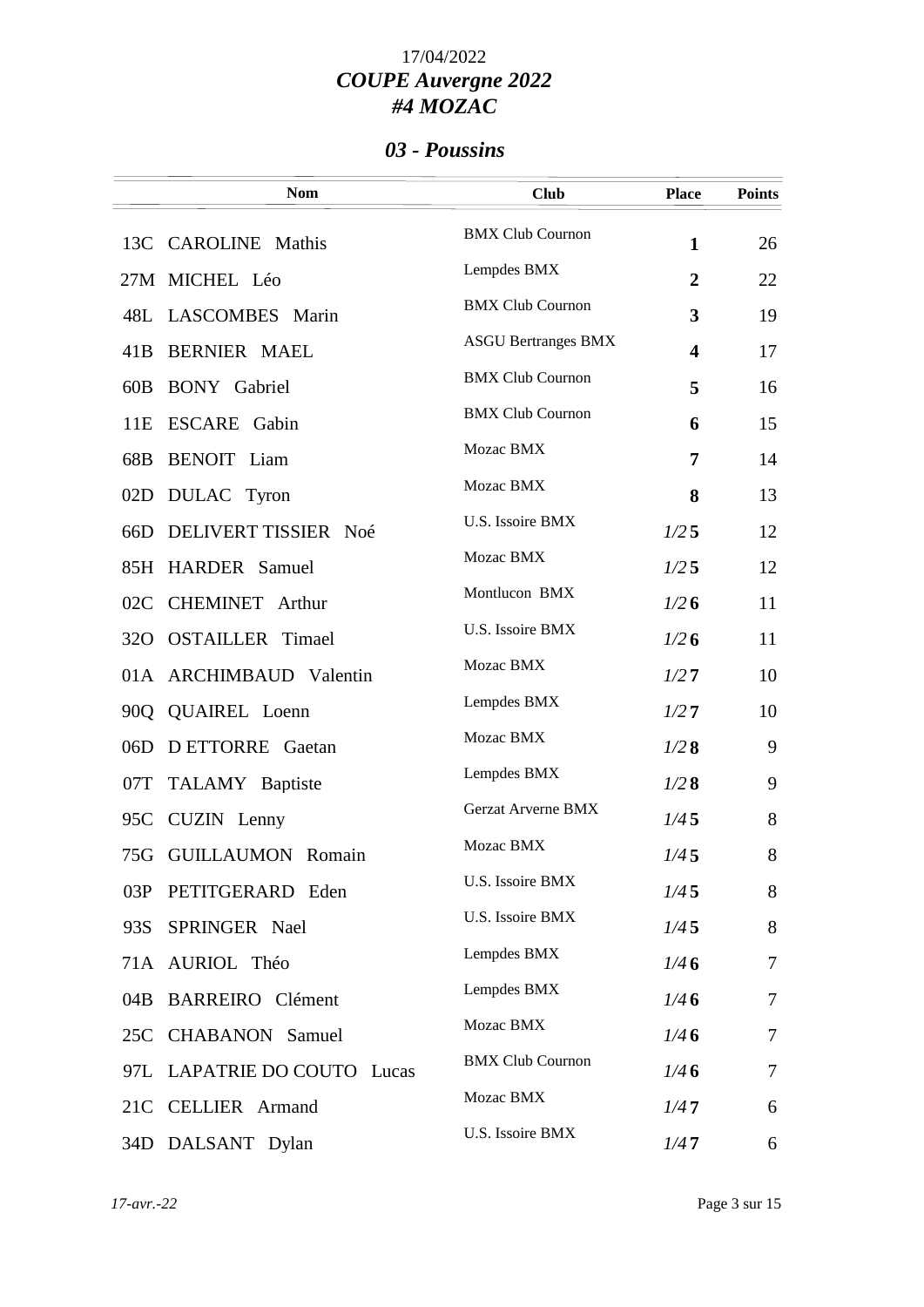#### *03 - Poussins*

|     | <b>Nom</b>             | <b>Club</b>               | <b>Place</b>   | <b>Points</b>  |
|-----|------------------------|---------------------------|----------------|----------------|
|     | 68P PETITJEAN Tyméo    | Lempdes BMX               | 1/47           | 6              |
|     | 41V VERNET Morgan      | U.S. Issoire BMX          | 1/47           | 6              |
| 28D | DELAGE Léo             | Gerzat Arverne BMX        | 1/48           | 5              |
| 35J | <b>JUILLARD</b> Alexis | <b>BMX Club Cournon</b>   | 1/48           | 5              |
| 03L | LHEUREUX Owen          | U.S. Issoire BMX          | 1/48           | 5              |
|     | 20M MOTOT Robin        | U.S. Issoire BMX          | 1/48           | 5              |
| 40B | <b>BRANDT</b> Menzo    | <b>Gerzat Arverne BMX</b> | M 5            | $\overline{4}$ |
| 34B | <b>BULAND</b> Robin    | Lempdes BMX               | M <sub>5</sub> | $\overline{4}$ |
| 32D | DINAND Soan            | <b>BMX Club Cournon</b>   | M <sub>5</sub> | $\overline{4}$ |
| 26G | <b>GUENIER</b> Mael    | Lempdes BMX               | M <sub>5</sub> | $\overline{4}$ |
| 21J | <b>JOSE</b> Evan       | U.S. Issoire BMX          | M <sub>5</sub> | $\overline{4}$ |
|     | 48P PAGES Diégo        | <b>BMX Club Cournon</b>   | M <sub>5</sub> | $\overline{4}$ |
| 79P | PEREIRA Luis           | <b>BMX Club Cournon</b>   | M <sub>5</sub> | $\overline{4}$ |
| 61R | ROCHEFOLLE Nolan       | Lempdes BMX               | M <sub>5</sub> | $\overline{4}$ |
|     | 89K KOEBERLE Roméo     | Mozac BMX                 | M6             | 3              |
|     | 61L LECHER Hugo        | Gerzat Arverne BMX        | M6             | 3              |
| 07P | PORCHER Karl           | Lempdes BMX               | M6             | 3              |
| 01T | THIEL Alban            | Mozac BMX                 | M6             | 3              |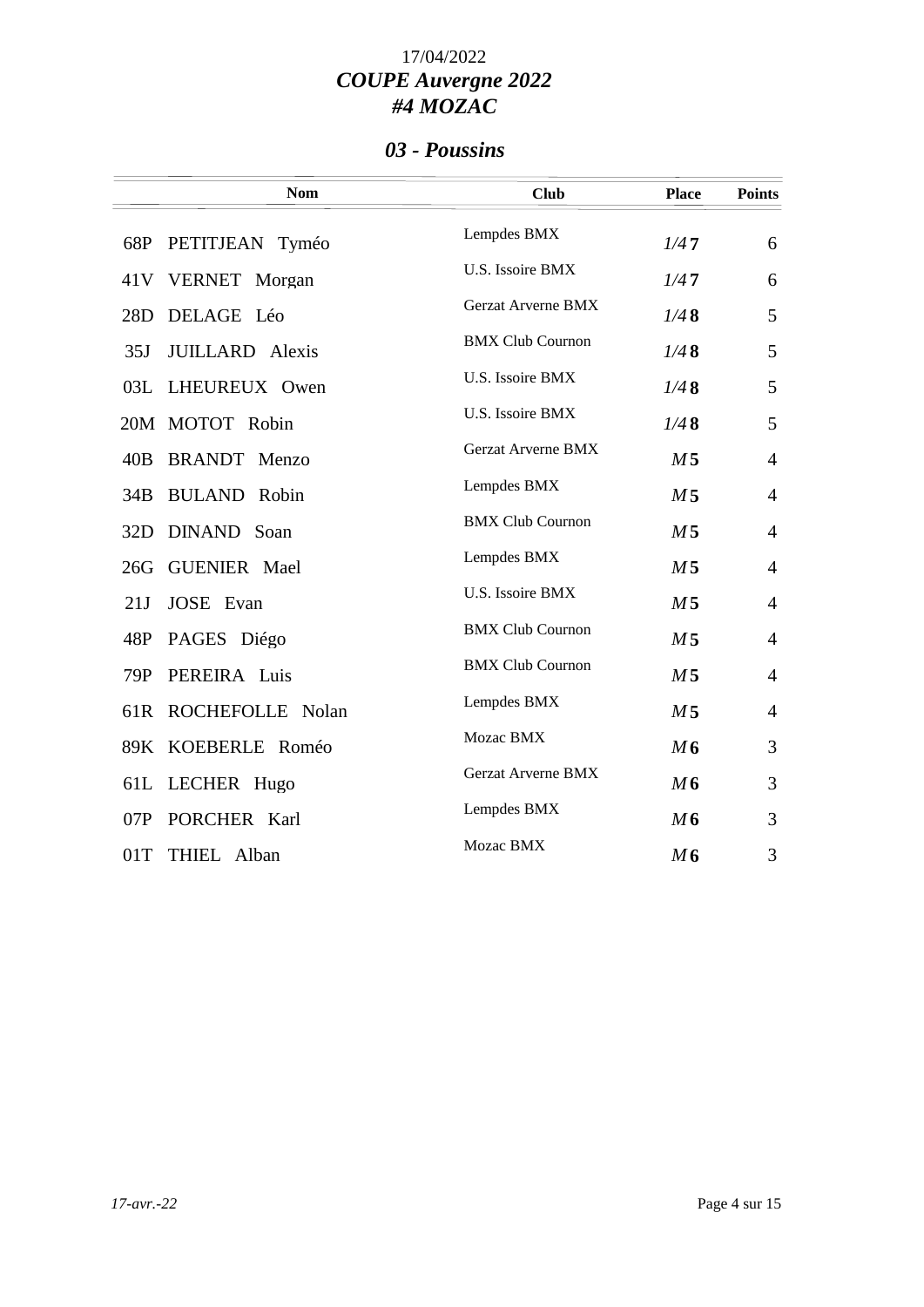# *04 - Pupilles*

|     | <b>Nom</b>                   | <b>Club</b>               | <b>Place</b>   | <b>Points</b> |
|-----|------------------------------|---------------------------|----------------|---------------|
|     | 30R RAIROLLE Chad            | <b>Gerzat Arverne BMX</b> | $\mathbf{1}$   | 26            |
|     | 46G GUTAPFEL DELRUE Lancelot | Aveyron BMX               | $\overline{2}$ | 22            |
|     | 52A AGAOUA Mae               | Lempdes BMX               | 3              | 19            |
|     | 63C CASSAGNE Martin          | Mozac BMX                 | 4              | 17            |
|     | 86V VIDAL Louka              | Lempdes BMX               | 5              | 16            |
|     | 82V VIDAL Enzo               | Lempdes BMX               | 6              | 15            |
|     | 92V VIBET Morgan             | U.S. Issoire BMX          | 7              | 14            |
| 69C | CHIARILLI Colin              | <b>BMX Club Cournon</b>   | 8              | 13            |
| 75C | <b>CITERNE</b> Evan          | <b>Gerzat Arverne BMX</b> | 1/25           | 12            |
|     | 07H HOBENICHE Maxime         | U.S. Issoire BMX          | 1/25           | 12            |
| 56B | <b>BLANC</b> Ilyan           | <b>BMX Club Cournon</b>   | 1/26           | 11            |
| 70P | PETER Ghislain               | Gerzat Arverne BMX        | 1/26           | 11            |
|     | 43L LACOGNE Lois             | Lempdes BMX               | 1/27           | 10            |
| 65S | <b>SEMONS</b> Quentin        | <b>BMX Club Cournon</b>   | 1/27           | 10            |
| 85E | ESCARE Jean                  | <b>BMX Club Cournon</b>   | 1/28           | 9             |
| 52F | FRANCOLON Hector             | Lempdes BMX               | 1/28           | 9             |
|     | 50A ABDELLALI Lucas          | <b>BMX Club Cournon</b>   | 1/45           | 8             |
| 12D | <b>DEBRION</b><br>Enzo       | <b>BMX Club Cournon</b>   | 1/45           | 8             |
| 42D | DUMAS Camille *              | Mozac BMX                 | 1/45           | 8             |
|     | 32R ROGER COURBIERE Victor   | <b>BMX Club Orcines</b>   | 1/45           | 8             |
| 23B | BIGNET Théo                  | Montlucon BMX             | 1/46           | 7             |
| 01F | FOURNIER Noah                | <b>BMX Club Orcines</b>   | 1/46           | 7             |
| 89P | PAGES Mattéo                 | <b>BMX Club Cournon</b>   | 1/46           | 7             |
| 30T | TABART Raphael               | Mozac BMX                 | 1/46           | 7             |
|     | 33C CHAMBON Gabin            | Lempdes BMX               | 1/47           | 6             |
|     | 01L LACASSAGNE Simon         | <b>BMX Club Cournon</b>   | 1/47           | 6             |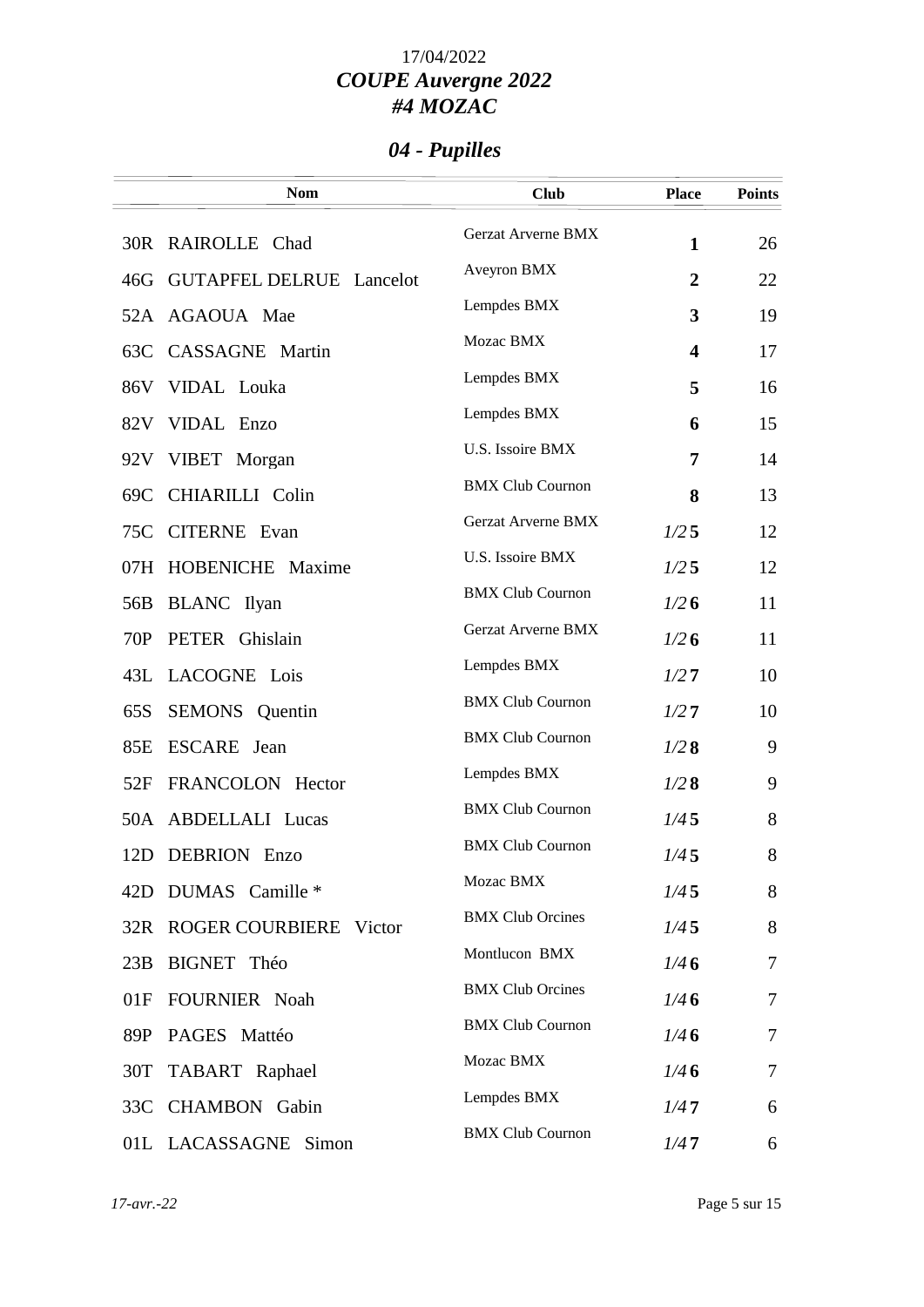# *04 - Pupilles*

|                 | <b>Nom</b>                 | <b>Club</b>             | <b>Place</b>   | <b>Points</b>  |
|-----------------|----------------------------|-------------------------|----------------|----------------|
|                 | 10M MELONI Enzo            | U.S. Issoire BMX        | 1/47           | 6              |
| 39T             | THIEFFIN Tom               | U.S. Issoire BMX        | 1/47           | 6              |
| 16D             | D ETTORRE Yann             | Mozac BMX               | 1/48           | 5              |
| 59F             | <b>FAURE</b> Jean          | <b>BMX Club Orcines</b> | 1/48           | 5              |
| 01J             | JOUVET Nathan              | <b>BMX Club Cournon</b> | 1/48           | 5              |
|                 | 68M MONNET Lubin           | <b>BMX Club Orcines</b> | 1/48           | 5              |
| 24B             | <b>BONCORI</b> Joris       | U.S. Issoire BMX        | M <sub>5</sub> | $\overline{4}$ |
| 53C             | <b>CERRILLO</b> Louis      | Lempdes BMX             | M <sub>5</sub> | $\overline{4}$ |
|                 | 30M MOREL DAROS Léo        | U.S. Issoire BMX        | M <sub>5</sub> | $\overline{4}$ |
| 89N             | NERAT Lilian               | Montlucon BMX           | M <sub>5</sub> | $\overline{4}$ |
| 75P             | PERROT Louka               | Montlucon BMX           | M <sub>5</sub> | $\overline{4}$ |
| 90S             | <b>SAINTE MARTINE Ezio</b> | Lempdes BMX             | M <sub>5</sub> | $\overline{4}$ |
| 01T             | THEUIL Leano               | Gerzat Arverne BMX      | M <sub>5</sub> | $\overline{4}$ |
|                 | 30V VIALLON Cameron        | <b>BMX Club Cournon</b> | M <sub>5</sub> | $\overline{4}$ |
| 27B             | <b>BELLYNCK Yllan</b>      | Montlucon BMX           | M6             | 3              |
| 26B             | <b>BORIE</b> Gaspard       | Mozac BMX               | M6             | 3              |
| 34B             | <b>BUSSAT</b> Martial      | <b>BMX Club Orcines</b> | M6             | 3              |
|                 | 85C CHAMBARAUD Lucas       | <b>BMX Club Cournon</b> | M6             | 3              |
|                 | 84D DERIANCOURT Arthur     | Mozac BMX               | M6             | 3              |
| 11J             | <b>JOSE</b> Lucas          | U.S. Issoire BMX        | M6             | 3              |
|                 | 30R RIBIERE Mathéo         | Mozac BMX               | M6             | 3              |
|                 | 24V VEZZETTI Myléna *      | U.S. Issoire BMX        | M6             | 3              |
| 63B             | <b>BARTHES</b> Enzo        | <b>BMX Club Cournon</b> | M <sub>7</sub> | $\overline{2}$ |
|                 | 54G GRUE Soan              | Lempdes BMX             | M <sub>7</sub> | $\overline{2}$ |
| 93 <sub>O</sub> | <b>ORTHOLARY</b> Arthur    | Mozac BMX               | M <sub>7</sub> | $\overline{2}$ |
|                 | 37Y YAHIA Adam             | <b>BMX Club Cournon</b> | M <sub>7</sub> | $\overline{2}$ |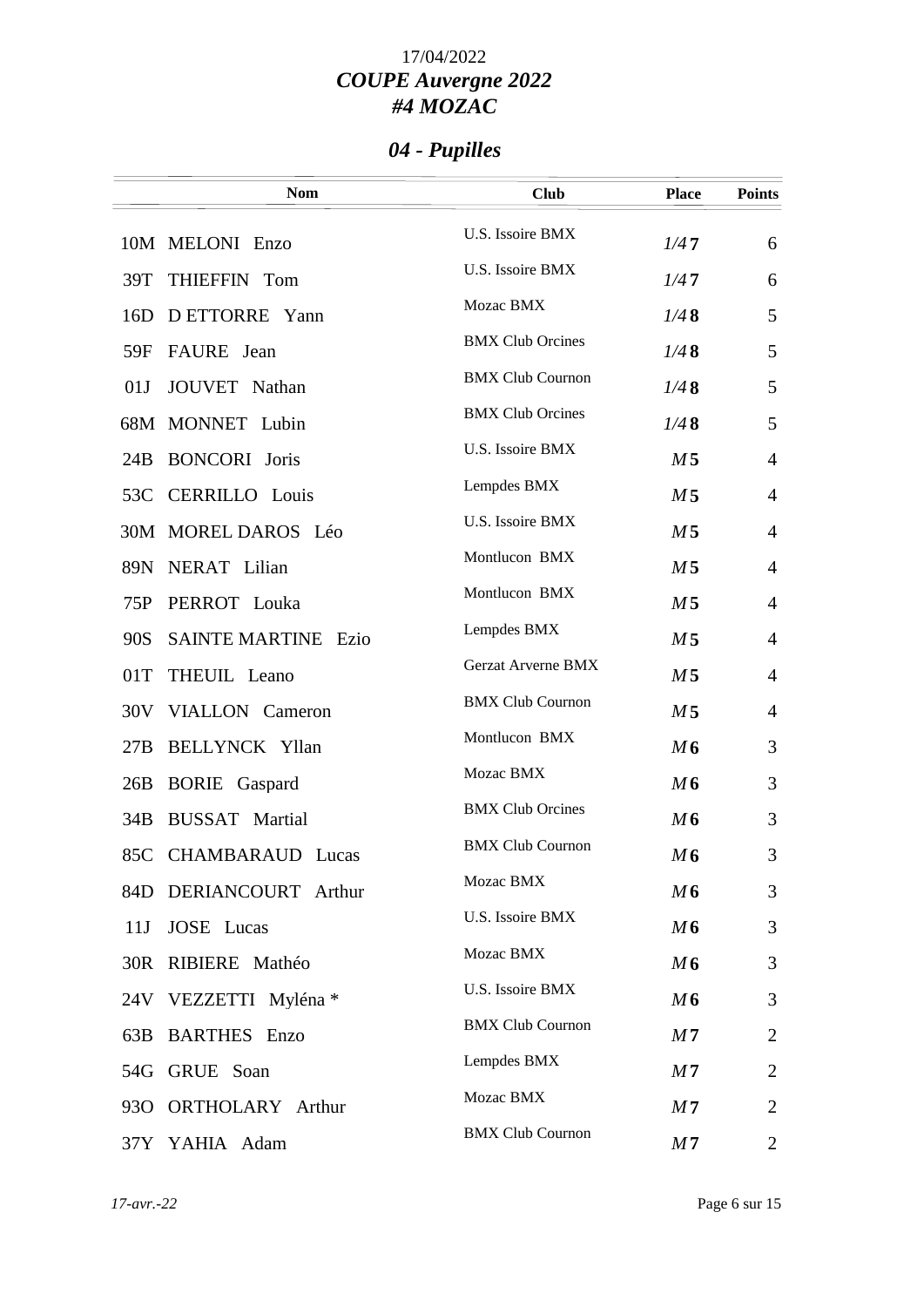## *05 - Pupilles Benjamines Filles*

| <b>Nom</b>          | <b>Club</b>      | <b>Place</b>   | <b>Points</b> |
|---------------------|------------------|----------------|---------------|
| 42D DUMAS Camille   | Mozac BMX        | M1             | 10            |
| 24V VEZZETTI Mylena | U.S. Issoire BMX | M <sub>2</sub> | 6             |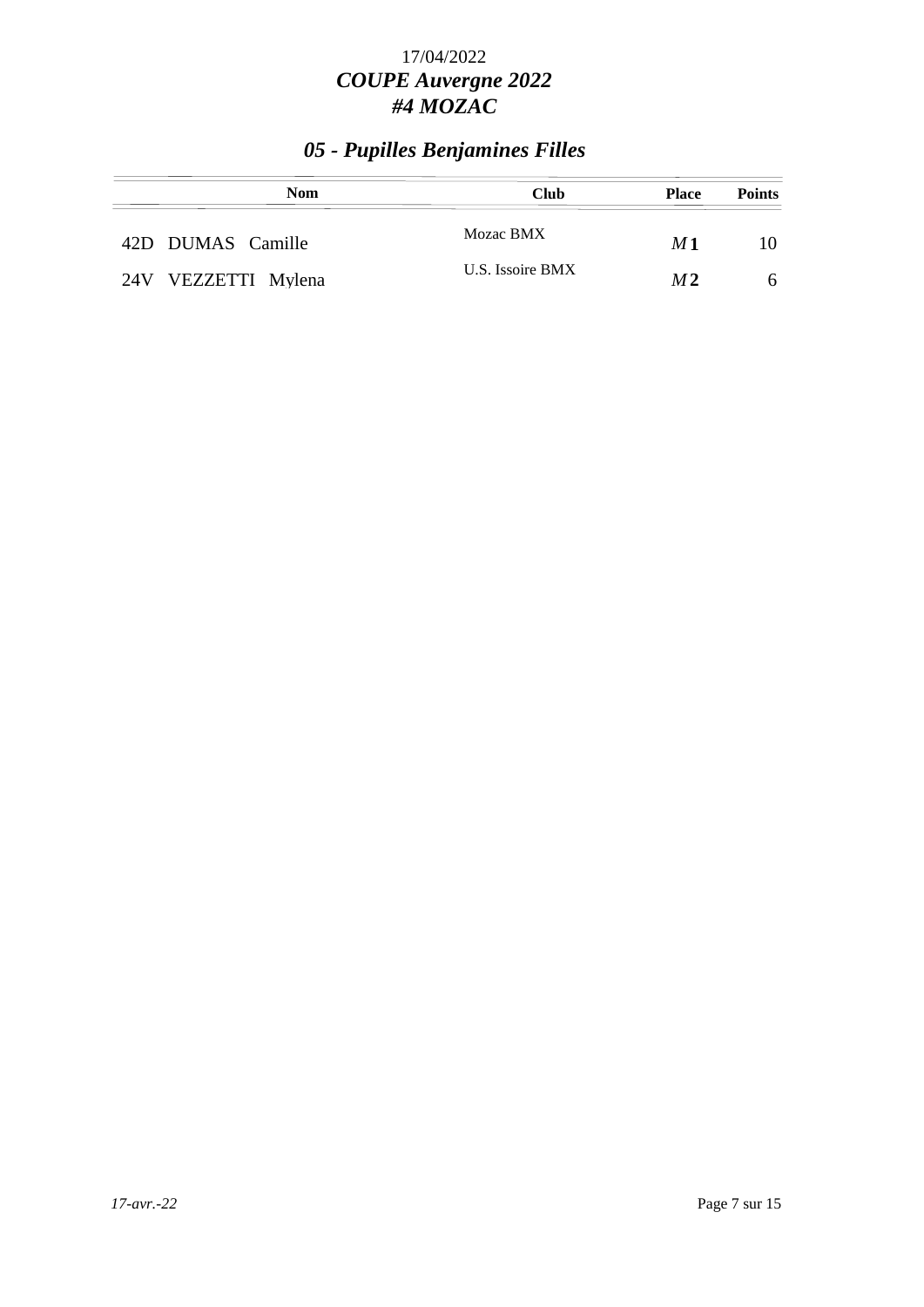# *06 - Benjamins*

|                 | <b>Nom</b>                      | <b>Club</b>               | <b>Place</b>            | <b>Points</b>  |
|-----------------|---------------------------------|---------------------------|-------------------------|----------------|
| 22P             | PELLETIER Maxime                | Montlucon BMX             | $\mathbf{1}$            | 22             |
| 06D             | DUBESSET Fabio                  | <b>BMX Club Cournon</b>   | $\overline{2}$          | 18             |
| 74F             | FAYE Loukas                     | Lempdes BMX               | 3                       | 15             |
|                 | 17G GENTES Mattéo               | U.S. Issoire BMX          | $\overline{\mathbf{4}}$ | 13             |
|                 | 23A ANTUNES Soan                | Lempdes BMX               | 5                       | 12             |
| 33B             | <b>BARBOSA</b> Charly           | Lempdes BMX               | 6                       | 11             |
| 43T             | TRANCHET Paul                   | U.S. Issoire BMX          | 7                       | 10             |
| 98V             | <b>VERDIER TOURRET Driss</b>    | U.S. Issoire BMX          | 8                       | 9              |
|                 | 27L LABAMAR PHIBEDIAS Théo      | <b>Gerzat Arverne BMX</b> | 1/25                    | 8              |
|                 | 33M MANDONNET Loé               | <b>BMX Club Cournon</b>   | 1/25                    | 8              |
| 71N             | NIGGLI Valentin                 | <b>Gerzat Arverne BMX</b> | 1/26                    | 7              |
| 17V             | VACHELARD Gabin                 | Montlucon BMX             | 1/26                    | $\overline{7}$ |
| 08C             | COLOMBET Timéo                  | <b>BMX Club Orcines</b>   | 1/27                    | 6              |
| 50 <sub>E</sub> | ESTRADE Dorian                  | <b>BMX Club Cournon</b>   | 1/27                    | 6              |
| 66P             | PETITGAS Thomas                 | Lempdes BMX               | 1/28                    | 5              |
| 03Q             | <b>QUAIREL Maxence</b>          | Lempdes BMX               | 1/28                    | 5              |
| 37A             | AUBERGER Yohan                  | Lempdes BMX               | M <sub>5</sub>          | $\overline{4}$ |
| 46G             | <b>GUTAPFEL DELRUE</b><br>Louis | Aveyron BMX               | M <sub>5</sub>          | 4              |
| 28P             | PORTAIL Noan                    | <b>BMX Club Cournon</b>   | M 5                     | $\overline{4}$ |
| 89S             | SAUZET Lucas                    | Lempdes BMX               | M <sub>5</sub>          | $\overline{4}$ |
| 38B             | <b>BOUCHAT</b> Matisse          | Mozac BMX                 | M6                      | 3              |
| 76F             | <b>FORNARA</b> Elias            | Mozac BMX                 | M6                      | 3              |
|                 | 56G GUYART Méziane              | Mozac BMX                 | M6                      | 3              |
|                 | 03P POINTU Jules                | U.S. Issoire BMX          | M6                      | 3              |
|                 | 32G GIRODIAS Nils               | Mozac BMX                 | M <sub>7</sub>          | $\overline{2}$ |
|                 | 88M MATHIEU Nolan               | Montlucon BMX             | M <sub>7</sub>          | $\overline{2}$ |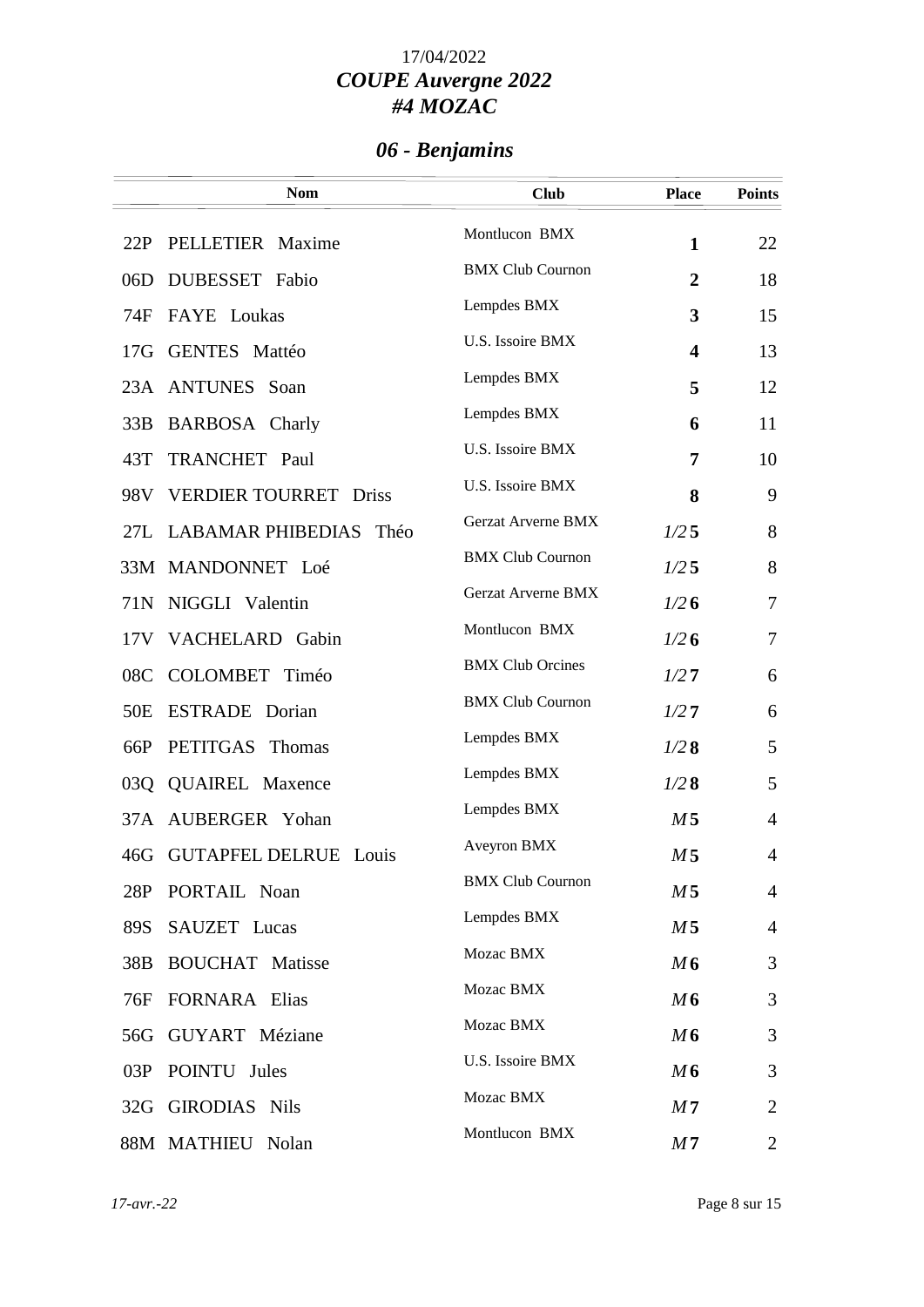# *06 - Benjamins*

| <b>Nom</b>              | <b>Club</b>             | <b>Place</b>   | <b>Points</b>               |
|-------------------------|-------------------------|----------------|-----------------------------|
| 01M MATHINIER Mahé      | <b>BMX Club Cournon</b> | M <sub>7</sub> | $\mathcal{D}_{\mathcal{L}}$ |
| 65M MIHALIC Timothé     | <b>BMX</b> Speed Racing | M <sub>7</sub> | $\mathcal{D}_{\mathcal{L}}$ |
| DECHAUD Marius<br>26D.  | <b>BMX Club Cournon</b> | M8             |                             |
| 70G GONDON Elie         | Gerzat Arverne BMX      | M8             |                             |
| 60R RASCOUSSIER Charlie | Mozac BMX               | M8             |                             |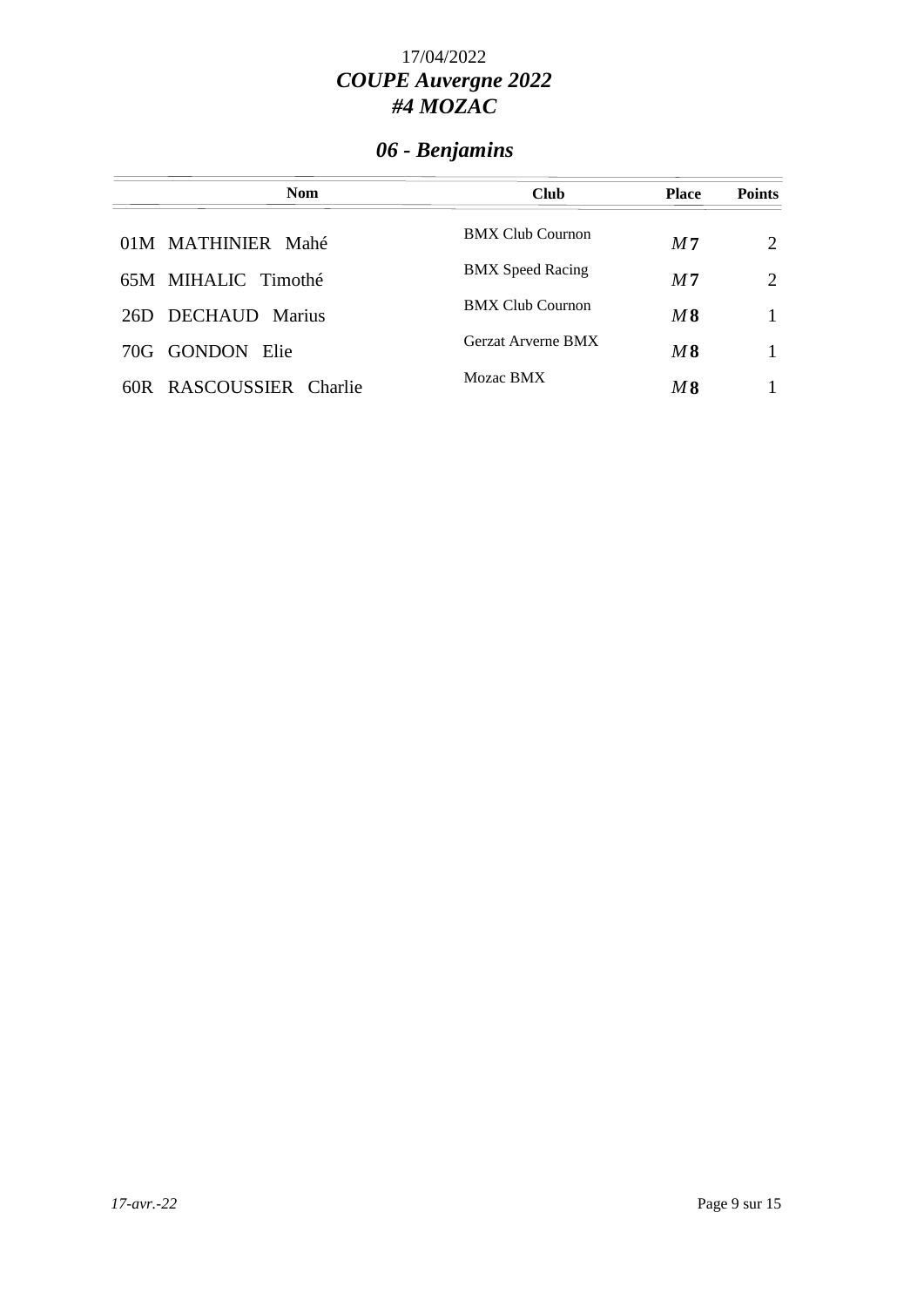#### *07 - Minimes*

|     | <b>Nom</b>              | <b>Club</b>               | <b>Place</b>            | <b>Points</b>  |
|-----|-------------------------|---------------------------|-------------------------|----------------|
|     | 83B BOURLETIAS Kameron  | Lempdes BMX               | $\mathbf{1}$            | 22             |
|     | 35A AGIER Rémi          | Mozac BMX                 | $\overline{2}$          | 18             |
|     | 53C CHANIER Zacharie    | Mozac BMX                 | 3                       | 15             |
|     | 70B BLEUZE Florian      | Lempdes BMX               | $\overline{\mathbf{4}}$ | 13             |
|     | 48A ARCHIMBAUD Mathias  | Mozac BMX                 | 5                       | 12             |
| 10P | PETITGAS Mathieu        | Lempdes BMX               | 6                       | 11             |
|     | 89C COURTY Mathys       | <b>BMX Club Cournon</b>   | 7                       | 10             |
|     | 27M MARQUET Lucas       | U.S. Issoire BMX          | 8                       | 9              |
| 25B | <b>BOUKHACHBA</b> Amine | <b>BMX Club Cournon</b>   | 1/25                    | 8              |
| 88N | NOGUEIRA LAMBLOT Morgan | Medoc BMX                 | 1/25                    | 8              |
| 71B | <b>BOUCARD</b> Tom      | <b>BMX Club Orcines</b>   | 1/26                    | $\overline{7}$ |
|     | 27R ROGER Félix         | Montlucon BMX             | 1/26                    | $\overline{7}$ |
| 14B | <b>BERNARD</b> Max      | <b>BMX Club Orcines</b>   | 1/27                    | 6              |
| 47C | <b>CHAVE</b> Malo       | Mozac BMX                 | 1/27                    | 6              |
| 95F | <b>FOURNIER</b> Calvin  | Mozac BMX                 | 1/28                    | 5              |
| 79P | PETER Nathan            | Gerzat Arverne BMX        | 1/28                    | 5              |
| 13B | <b>BRUGIERE</b> Tao     | Gerzat Arverne BMX        | M <sub>5</sub>          | $\overline{4}$ |
| 45D | DELHOSTAL Nicolas       | <b>BMX Club Cournon</b>   | M <sub>5</sub>          | 4              |
|     | 39G GROISNE Arthur      | <b>Gerzat Arverne BMX</b> | M 5                     | $\overline{4}$ |
|     | 66M MOTOT Quentin       | U.S. Issoire BMX          | M <sub>5</sub>          | $\overline{4}$ |
|     | 80C CONVERS Gauthier    | Montlucon BMX             | M6                      | 3              |
|     | 54D DERIANCOURT Maxime  | Mozac BMX                 | M6                      | 3              |
| 70D | <b>DESHORS</b> Nolan    | U.S. Issoire BMX          | M6                      | 3              |
|     | 07G GERBON Evan         | Mozac BMX                 | M6                      | 3              |
|     | 88A ALLANCHE Lukas      | Gerzat Arverne BMX        | M7                      | 2              |
|     | 36D DUMAS Martin        | Mozac BMX                 | M <sub>7</sub>          | 2              |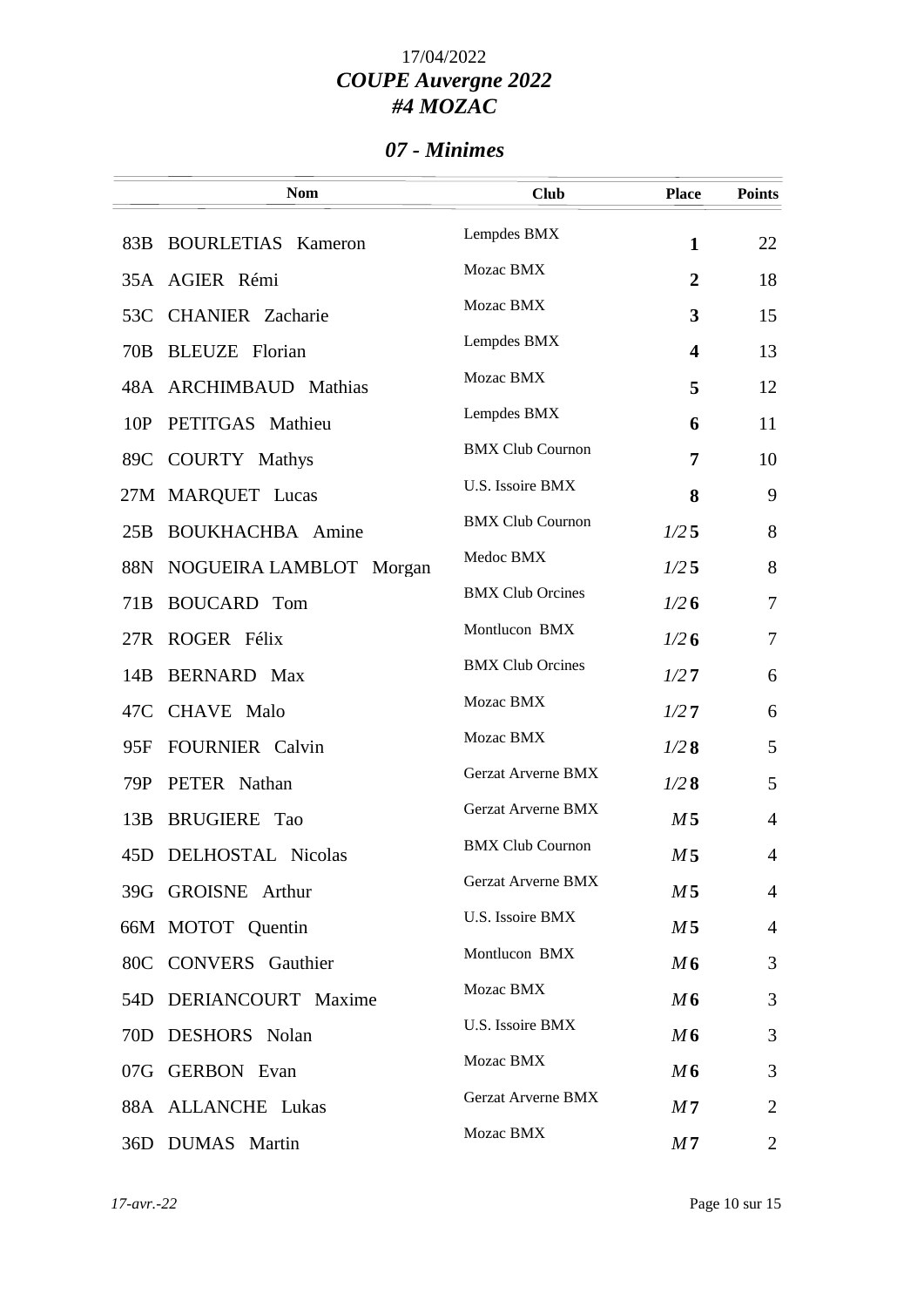#### *07 - Minimes*

|                    | Nom | Club      | <b>Place</b> | <b>Points</b> |
|--------------------|-----|-----------|--------------|---------------|
| 54V VALLEIX Samuel |     | Mozac BMX | M 7          |               |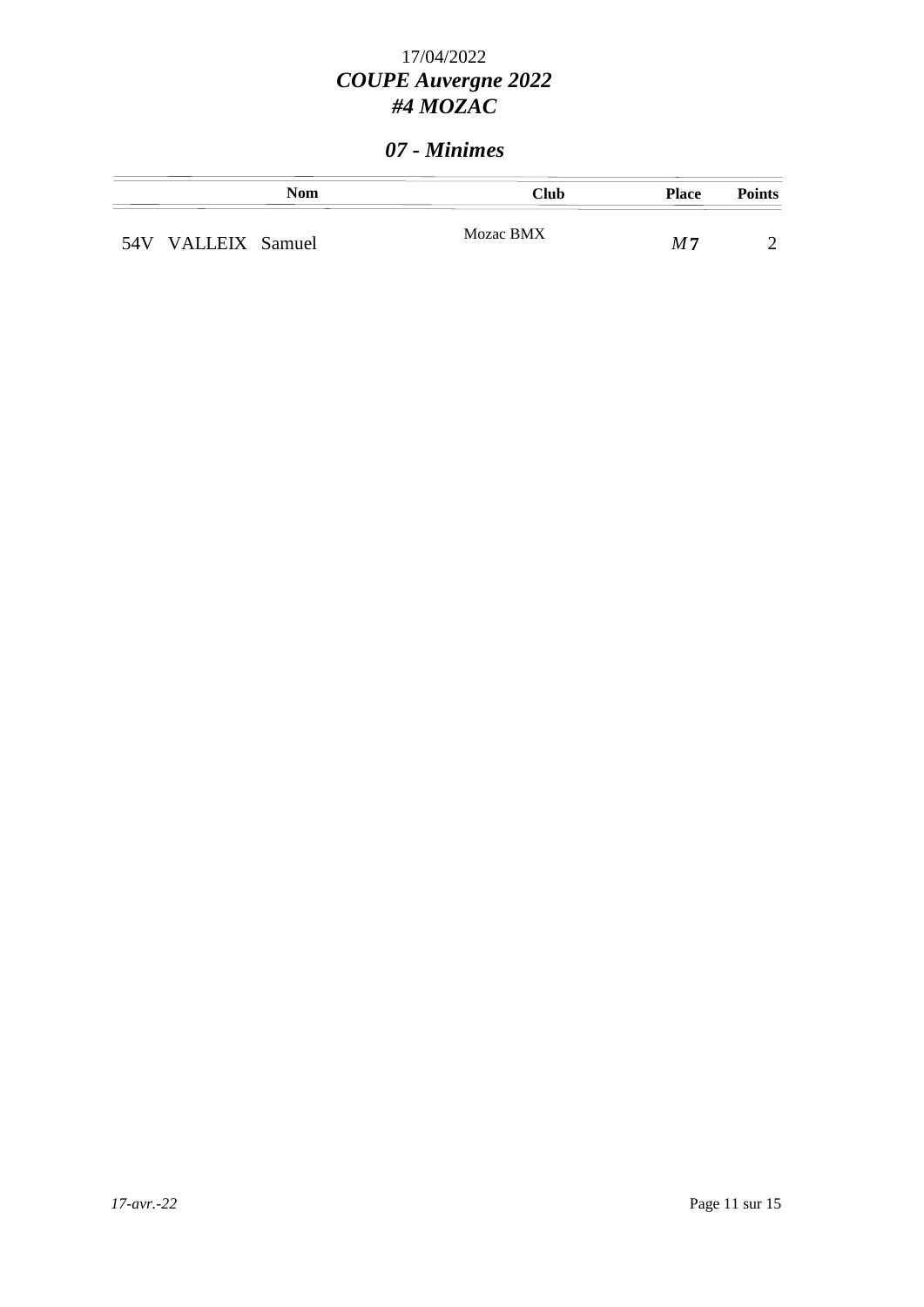### *08 - Minimes Cadettes Junior Filles*

| <b>Nom</b>                 | <b>Club</b>                | <b>Place</b>   | <b>Points</b>  |
|----------------------------|----------------------------|----------------|----------------|
| 828 LANOUE Zoé             | <b>ASGU Bertranges BMX</b> | M1             | 14             |
| 95A AUFAUVRE Lucile        | <b>BMX Club Orcines</b>    | M <sub>2</sub> | 10             |
| 79D DE MARTRIN Lisa        | <b>BMX Club Orcines</b>    | M3             | 7              |
| 20M MANSUY Adèle           | Gerzat Arverne BMX         | M4             | 5              |
| 87C CHARTIER Ipomée        | U.S. Issoire BMX           | M <sub>5</sub> | $\overline{4}$ |
| 84D DELSAUT Aglaë          | Gerzat Arverne BMX         | M6             | 3              |
| BOUCARD Zoé<br>09B.        | <b>BMX Club Orcines</b>    | M <sub>7</sub> | $\overline{2}$ |
| <b>BOUCARD</b> Lou<br>85B. | <b>BMX Club Orcines</b>    | M8             |                |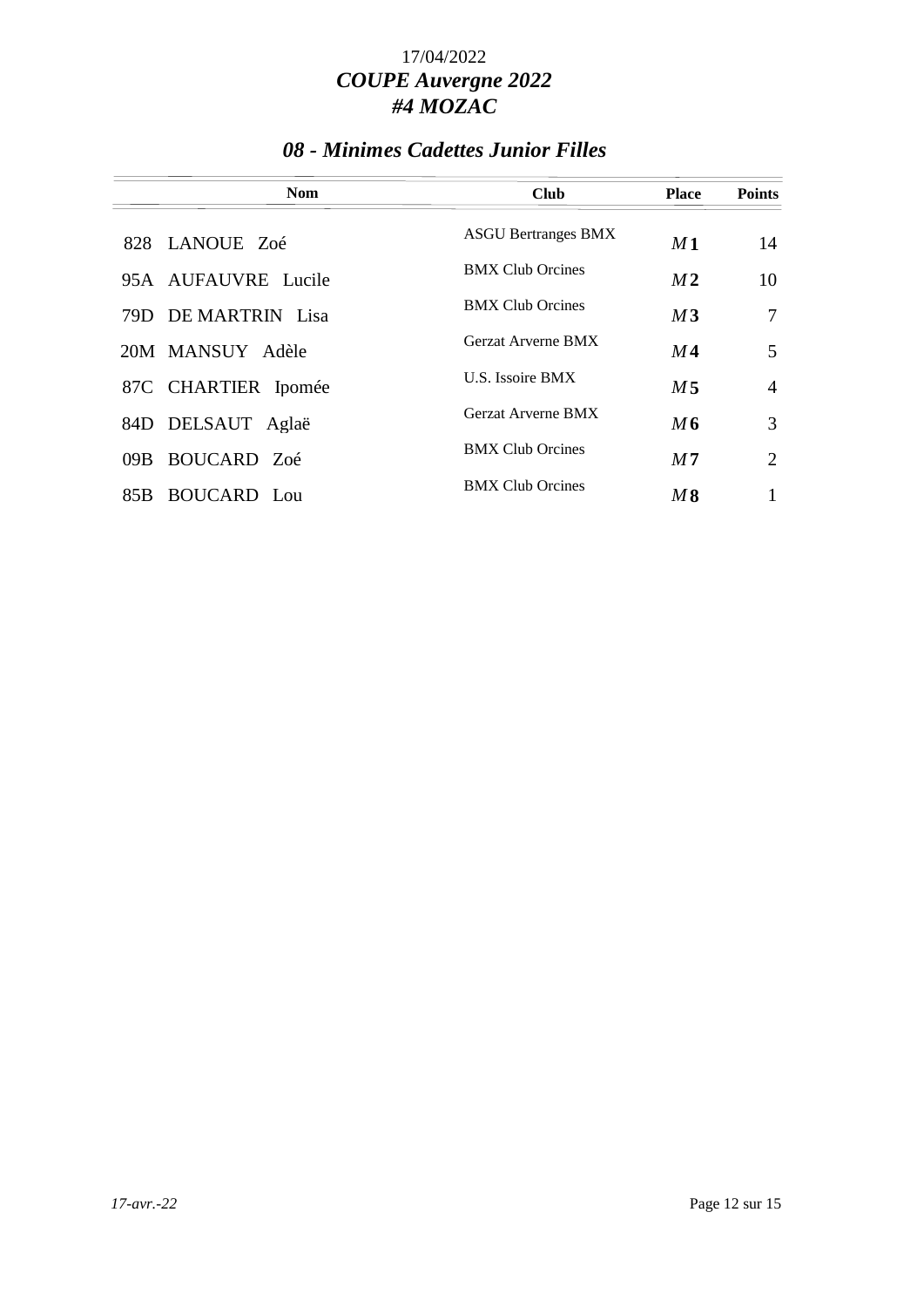### *09 - Cadets*

|     | <b>Nom</b>              | <b>Club</b>                | <b>Place</b>   | <b>Points</b>  |
|-----|-------------------------|----------------------------|----------------|----------------|
|     | 59A AGIER Thomas        | Mozac BMX                  | $\mathbf{1}$   | 18             |
|     | 75T TESTUD Aurélien     | <b>BMX Club Cournon</b>    | $\overline{2}$ | 14             |
|     | 34A ANDRIEU Lenny       | <b>BMX Club Cournon</b>    | 3              | 11             |
|     | 66C CELLIER Trystan     | Mozac BMX                  | 4              | 9              |
|     | 47C CHABRIER Joshua     | <b>BMX Club Orcines</b>    | 5              | 8              |
|     | 20D DE FREITAS Kylian   | <b>BMX Club Cournon</b>    | 6              | $\overline{7}$ |
|     | 72A ALLEGRE Noé         | Mozac BMX                  | 7              | 6              |
|     | 74B BARQUI DUCH Mathias | <b>BMX Club Cournon</b>    | 8              | 5              |
|     | 48H HOOG Valentin       | <b>ASGU Bertranges BMX</b> | M <sub>5</sub> | $\overline{4}$ |
|     | 39T THOMAS Morgan       | <b>BMX Club Orcines</b>    | M <sub>5</sub> | $\overline{4}$ |
|     | 90D DRESSY Yann         | Lempdes BMX                | M6             | 3              |
| 56G | <b>GUILLON Tom</b>      | Lempdes BMX                | M6             | 3              |
|     | 68P PIGNOT Louis        | Lempdes BMX                | M <sub>7</sub> | $\overline{2}$ |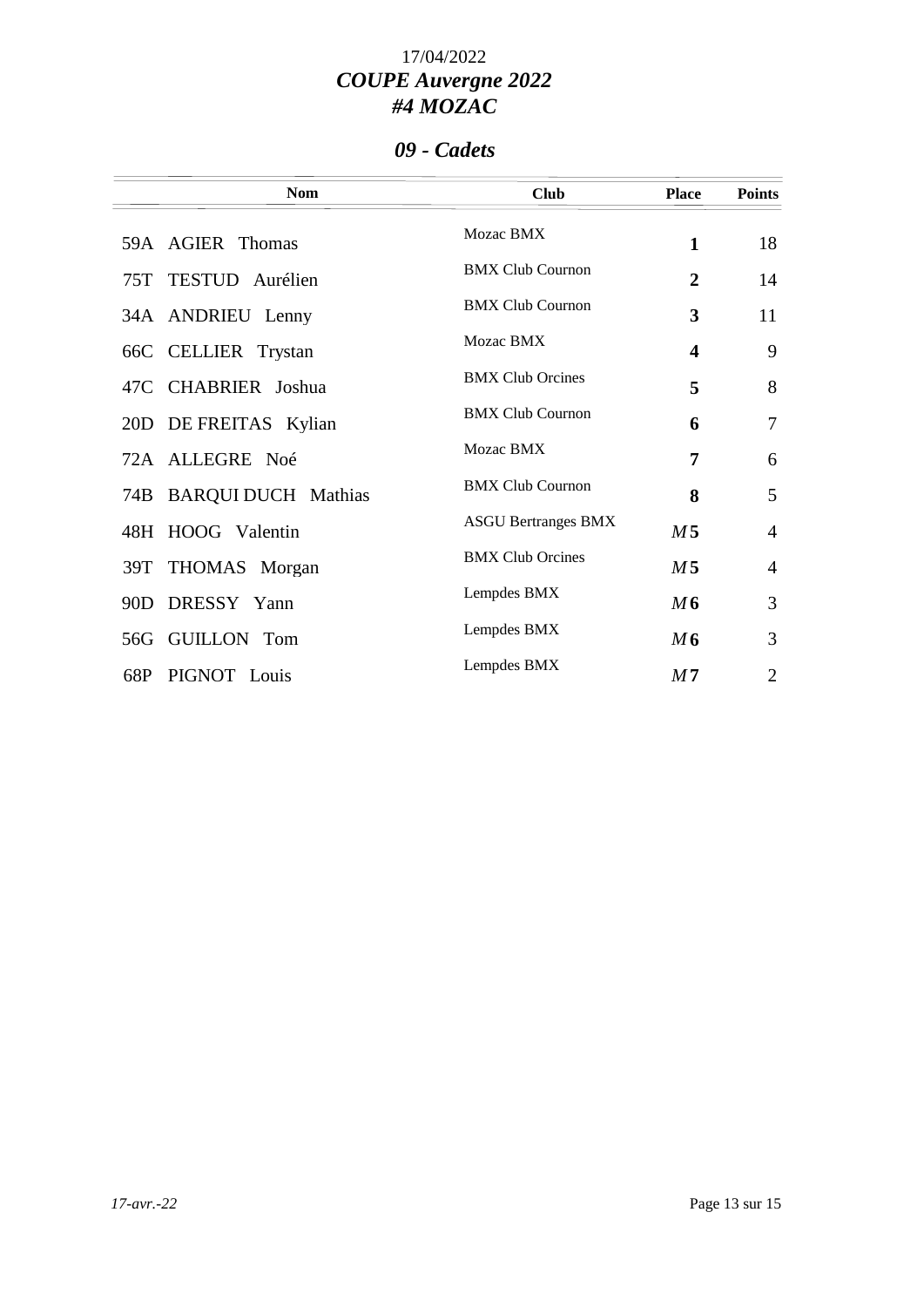# *10 - 17 ans et plus Garçons Filles*

| <b>Nom</b>                   | <b>Club</b>             | <b>Place</b>            | <b>Points</b>  |
|------------------------------|-------------------------|-------------------------|----------------|
| 51M MARCHAND Quentin         | Lempdes BMX             | $\mathbf{1}$            | 18             |
| 70R RIVOIRE Théo             | <b>BMX Club Cournon</b> | $\overline{2}$          | 14             |
| 16L LICHTENAUER Jules        | U.S. Issoire BMX        | 3                       | 11             |
| 47P PERUGI LANDRE Adrien     | Mozac BMX               | $\overline{\mathbf{4}}$ | 9              |
| 99T THOMAS Alban             | <b>BMX Club Orcines</b> | 5                       | 8              |
| <b>SABATIER Billy</b><br>39S | Lempdes BMX             | 6                       | $\overline{7}$ |
| DUBESSET Diego<br>860        | <b>BMX Club Cournon</b> | 7                       | 6              |
| 02A ALCACER Gaspard          | Mozac BMX               | 8                       | 5              |
| 99M MATTIUZZI Alexandre      | <b>BMX Club Orcines</b> | M <sub>5</sub>          | $\overline{4}$ |
| 82T TETEFORT Nicolas         | Lempdes BMX             | M <sub>5</sub>          | $\overline{4}$ |
| 01G GHIRARDI Philippe        | Mozac BMX               | M6                      | 3              |
| 99Q QUEYREL Willy            | <b>BMX Club Orcines</b> | M6                      | 3              |
| 72B BLANC Mickael            | <b>BMX Club Cournon</b> | M <sub>7</sub>          | $\overline{2}$ |